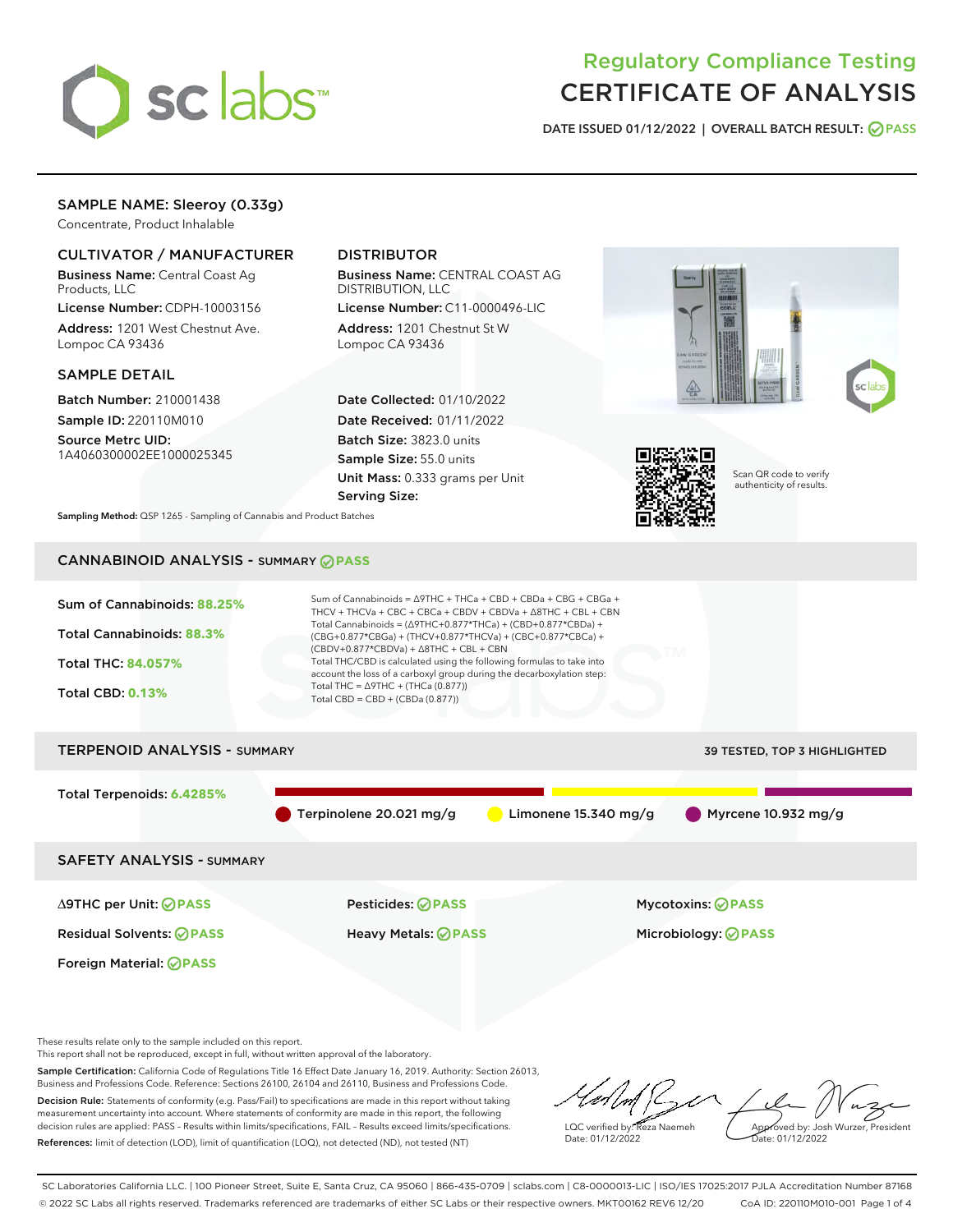



SLEEROY (0.33G) | DATE ISSUED 01/12/2022 | OVERALL BATCH RESULT:  $\bigcirc$  PASS

#### CANNABINOID TEST RESULTS - 01/11/2022 2 PASS

Tested by high-performance liquid chromatography with diode-array detection (HPLC-DAD). **Method:** QSP 1157 - Analysis of Cannabinoids by HPLC-DAD

#### TOTAL CANNABINOIDS: **88.3%**

Total Cannabinoids (Total THC) + (Total CBD) + (Total CBG) + (Total THCV) + (Total CBC) + (Total CBDV) + ∆8THC + CBL + CBN

TOTAL THC: **84.057%** Total THC (∆9THC+0.877\*THCa)

TOTAL CBD: **0.13%**

Total CBD (CBD+0.877\*CBDa)

TOTAL CBG: 3.225% Total CBG (CBG+0.877\*CBGa)

TOTAL THCV: 0.4% Total THCV (THCV+0.877\*THCVa)

TOTAL CBC: ND Total CBC (CBC+0.877\*CBCa)

TOTAL CBDV: ND Total CBDV (CBDV+0.877\*CBDVa)

| <b>COMPOUND</b>  | LOD/LOQ<br>(mg/g)          | <b>MEASUREMENT</b><br><b>UNCERTAINTY</b><br>(mg/g) | <b>RESULT</b><br>(mg/g) | <b>RESULT</b><br>(%) |
|------------------|----------------------------|----------------------------------------------------|-------------------------|----------------------|
| <b>A9THC</b>     | 0.06 / 0.26                | ±28.916                                            | 840.57                  | 84.057               |
| <b>CBG</b>       | 0.06/0.19                  | ±1.271                                             | 32.25                   | 3.225                |
| <b>THCV</b>      | 0.1/0.2                    | ±0.20                                              | 4.0                     | 0.40                 |
| $\triangle$ 8THC | 0.1/0.4                    | ±0.18                                              | 2.2                     | 0.22                 |
| <b>CBN</b>       | 0.1 / 0.3                  | ±0.14                                              | 2.2                     | 0.22                 |
| <b>CBD</b>       | 0.07/0.29                  | ±0.060                                             | 1.30                    | 0.130                |
| <b>THCa</b>      | 0.05/0.14                  | N/A                                                | <b>ND</b>               | <b>ND</b>            |
| <b>THCVa</b>     | 0.07 / 0.20                | N/A                                                | <b>ND</b>               | <b>ND</b>            |
| <b>CBDa</b>      | 0.02/0.19                  | N/A                                                | <b>ND</b>               | <b>ND</b>            |
| <b>CBDV</b>      | 0.04 / 0.15                | N/A                                                | <b>ND</b>               | <b>ND</b>            |
| <b>CBDVa</b>     | 0.03/0.53                  | N/A                                                | <b>ND</b>               | <b>ND</b>            |
| <b>CBGa</b>      | 0.1/0.2                    | N/A                                                | <b>ND</b>               | <b>ND</b>            |
| <b>CBL</b>       | 0.06 / 0.24                | N/A                                                | <b>ND</b>               | <b>ND</b>            |
| <b>CBC</b>       | 0.2 / 0.5                  | N/A                                                | <b>ND</b>               | <b>ND</b>            |
| <b>CBCa</b>      | 0.07 / 0.28                | N/A                                                | <b>ND</b>               | <b>ND</b>            |
|                  | <b>SUM OF CANNABINOIDS</b> |                                                    | 882.5 mg/g              | 88.25%               |

#### **UNIT MASS: 0.333 grams per Unit**

| ∆9THC per Unit                        | 1100 per-package limit | 279.91 mg/unit | <b>PASS</b> |
|---------------------------------------|------------------------|----------------|-------------|
| <b>Total THC per Unit</b>             |                        | 279.91 mg/unit |             |
| <b>CBD per Unit</b>                   |                        | $0.43$ mg/unit |             |
| <b>Total CBD per Unit</b>             |                        | $0.43$ mg/unit |             |
| Sum of Cannabinoids<br>per Unit       |                        | 293.9 mg/unit  |             |
| <b>Total Cannabinoids</b><br>per Unit |                        | 293.8 mg/unit  |             |

| <b>COMPOUND</b>         | LOD/LOQ<br>(mg/g) | <b>MEASUREMI</b><br>UNCERTAINTY<br>(mg/g) | <b>RESULT</b><br>(mg/g)                         | <b>RESULT</b><br>$(\%)$ |
|-------------------------|-------------------|-------------------------------------------|-------------------------------------------------|-------------------------|
| Terpinolene             | 0.008 / 0.026     | ±0.4104                                   | 20.021                                          | 2.0021                  |
| Limonene                | 0.005 / 0.016     | ±0.2194                                   | 15.340                                          | 1.5340                  |
| <b>Myrcene</b>          | 0.008 / 0.025     | ±0.1410                                   | 10.932                                          | 1.0932                  |
| $\beta$ Caryophyllene   | 0.004 / 0.012     | ±0.1528                                   | 4.293                                           | 0.4293                  |
| $\beta$ Pinene          | 0.004 / 0.014     | ±0.0358                                   | 3.115                                           | 0.3115                  |
| Linalool                | 0.009 / 0.032     | ±0.0700                                   | 1.843                                           | 0.1843                  |
| $\alpha$ Pinene         | 0.005 / 0.017     | ±0.0139                                   | 1.612                                           | 0.1612                  |
| $\alpha$ Humulene       | 0.009/0.029       | ±0.0341                                   | 1.063                                           | 0.1063                  |
| Terpineol               | 0.016 / 0.055     | ±0.0599                                   | 0.975                                           | 0.0975                  |
| Fenchol                 | 0.010 / 0.034     | ±0.0328                                   | 0.848                                           | 0.0848                  |
| $\alpha$ Phellandrene   | 0.006 / 0.020     | ±0.0099                                   | 0.731                                           | 0.0731                  |
| 3 Carene                | 0.005 / 0.018     | ±0.0085                                   | 0.596                                           | 0.0596                  |
| $\alpha$ Terpinene      | 0.005 / 0.017     | ±0.0078                                   | 0.522                                           | 0.0522                  |
| Ocimene                 | 0.011 / 0.038     | ±0.0166                                   | 0.518                                           | 0.0518                  |
| trans-β-Farnesene       | 0.008 / 0.025     | ±0.0144                                   | 0.407                                           | 0.0407                  |
| $\gamma$ Terpinene      | 0.006 / 0.018     | ±0.0064                                   | 0.372                                           | 0.0372                  |
| Camphene                | 0.005 / 0.015     | ±0.0032                                   | 0.280                                           | 0.0280                  |
| <b>Borneol</b>          | 0.005 / 0.016     | ±0.0068                                   | 0.162                                           | 0.0162                  |
| <b>Nerolidol</b>        | 0.009 / 0.028     | ±0.0080                                   | 0.127                                           | 0.0127                  |
| Sabinene                | 0.004 / 0.014     | ±0.0012                                   | 0.102                                           | 0.0102                  |
| $\alpha$ Bisabolol      | 0.008 / 0.026     | ±0.0041                                   | 0.076                                           | 0.0076                  |
| Eucalyptol              | 0.006 / 0.018     | ±0.0017                                   | 0.069                                           | 0.0069                  |
| Citronellol             | 0.003 / 0.010     | ±0.0029                                   | 0.060                                           | 0.0060                  |
| Valencene               | 0.009 / 0.030     | ±0.0035                                   | 0.051                                           | 0.0051                  |
| p-Cymene                | 0.005 / 0.016     | ±0.0012                                   | 0.044                                           | 0.0044                  |
| Geraniol                | 0.002 / 0.007     | ±0.0019                                   | 0.043                                           | 0.0043                  |
| Guaiol                  | 0.009 / 0.030     | ±0.0020                                   | 0.042                                           | 0.0042                  |
| Sabinene Hydrate        | 0.006 / 0.022     | ±0.0016                                   | 0.041                                           | 0.0041                  |
| Nerol                   | 0.003 / 0.011     | N/A                                       | <loq< th=""><th><loq< th=""></loq<></th></loq<> | <loq< th=""></loq<>     |
| Caryophyllene<br>Oxide  | 0.010 / 0.033     | N/A                                       | <loq< th=""><th><loq< th=""></loq<></th></loq<> | <loq< th=""></loq<>     |
| Fenchone                | 0.009 / 0.028     | N/A                                       | ND                                              | ND                      |
| (-)-Isopulegol          | 0.005 / 0.016     | N/A                                       | ND                                              | ND                      |
| Camphor                 | 0.006 / 0.019     | N/A                                       | ND                                              | ND                      |
| Isoborneol              | 0.004 / 0.012     | N/A                                       | ND                                              | ND                      |
| Menthol                 | 0.008 / 0.025     | N/A                                       | ND                                              | <b>ND</b>               |
| R-(+)-Pulegone          | 0.003 / 0.011     | N/A                                       | ND                                              | ND                      |
| <b>Geranyl Acetate</b>  | 0.004 / 0.014     | N/A                                       | ND                                              | ND                      |
| $\alpha$ Cedrene        | 0.005 / 0.016     | N/A                                       | <b>ND</b>                                       | <b>ND</b>               |
| Cedrol                  | 0.008 / 0.027     | N/A                                       | ND                                              | ND                      |
| <b>TOTAL TERPENOIDS</b> |                   |                                           | 64.285 mg/g                                     | 6.4285%                 |

SC Laboratories California LLC. | 100 Pioneer Street, Suite E, Santa Cruz, CA 95060 | 866-435-0709 | sclabs.com | C8-0000013-LIC | ISO/IES 17025:2017 PJLA Accreditation Number 87168 © 2022 SC Labs all rights reserved. Trademarks referenced are trademarks of either SC Labs or their respective owners. MKT00162 REV6 12/20 CoA ID: 220110M010-001 Page 2 of 4

#### TERPENOID TEST RESULTS - 01/12/2022

Terpene analysis utilizing gas chromatography-flame ionization detection (GC-FID). **Method:** QSP 1192 - Analysis of Terpenoids by GC-FID

MEASUREMENT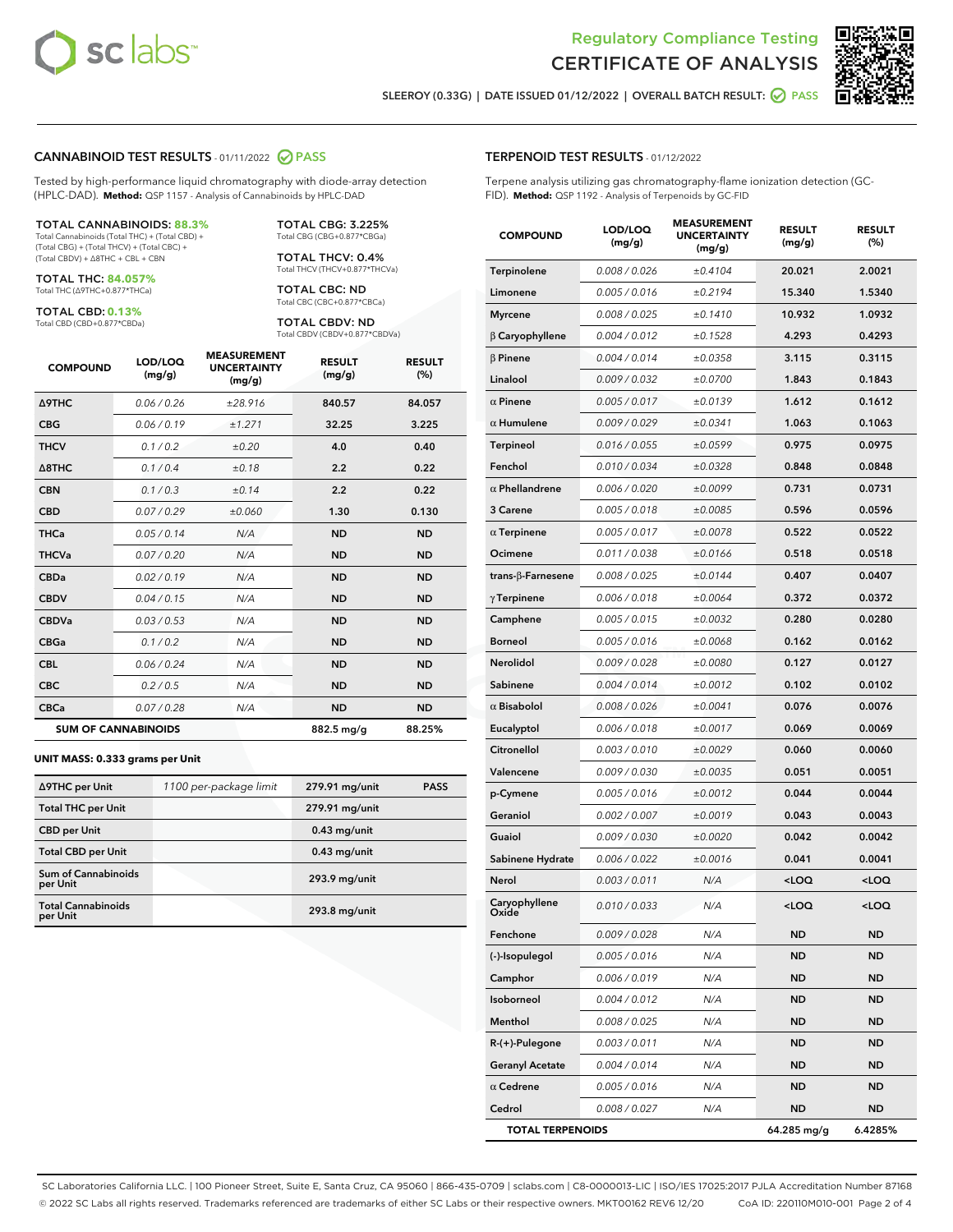



SLEEROY (0.33G) | DATE ISSUED 01/12/2022 | OVERALL BATCH RESULT:  $\bigcirc$  PASS

#### CATEGORY 1 PESTICIDE TEST RESULTS - 01/12/2022 2 PASS

Pesticide and plant growth regulator analysis utilizing high-performance liquid chromatography-mass spectrometry (HPLC-MS) or gas chromatography-mass spectrometry (GC-MS). \*GC-MS utilized where indicated. **Method:** QSP 1212 - Analysis of Pesticides and Mycotoxins by LC-MS or QSP 1213 - Analysis of Pesticides by GC-MS

| <b>COMPOUND</b>             | LOD/LOQ<br>$(\mu g/g)$ | <b>ACTION</b><br><b>LIMIT</b><br>$(\mu g/g)$ | <b>MEASUREMENT</b><br><b>UNCERTAINTY</b><br>$(\mu g/g)$ | <b>RESULT</b><br>$(\mu g/g)$ | <b>RESULT</b> |
|-----------------------------|------------------------|----------------------------------------------|---------------------------------------------------------|------------------------------|---------------|
| Aldicarb                    | 0.03/0.08              | $>$ LOD                                      | N/A                                                     | <b>ND</b>                    | <b>PASS</b>   |
| Carbofuran                  | 0.02 / 0.05            | $\ge$ LOD                                    | N/A                                                     | <b>ND</b>                    | <b>PASS</b>   |
| Chlordane*                  | 0.03 / 0.08            | $\geq$ LOD                                   | N/A                                                     | <b>ND</b>                    | <b>PASS</b>   |
| Chlorfenapyr*               | 0.03/0.10              | $\ge$ LOD                                    | N/A                                                     | <b>ND</b>                    | <b>PASS</b>   |
| Chlorpyrifos                | 0.02 / 0.06            | $\ge$ LOD                                    | N/A                                                     | <b>ND</b>                    | <b>PASS</b>   |
| Coumaphos                   | 0.02 / 0.07            | $\ge$ LOD                                    | N/A                                                     | <b>ND</b>                    | <b>PASS</b>   |
| Daminozide                  | 0.02/0.07              | $>$ LOD                                      | N/A                                                     | <b>ND</b>                    | <b>PASS</b>   |
| <b>DDVP</b><br>(Dichlorvos) | 0.03/0.09              | $\ge$ LOD                                    | N/A                                                     | <b>ND</b>                    | <b>PASS</b>   |
| <b>Dimethoate</b>           | 0.03/0.08              | $\ge$ LOD                                    | N/A                                                     | <b>ND</b>                    | <b>PASS</b>   |
| Ethoprop(hos)               | 0.03/0.10              | $\ge$ LOD                                    | N/A                                                     | <b>ND</b>                    | <b>PASS</b>   |
| Etofenprox                  | 0.02 / 0.06            | $\ge$ LOD                                    | N/A                                                     | <b>ND</b>                    | <b>PASS</b>   |
| Fenoxycarb                  | 0.03/0.08              | $\ge$ LOD                                    | N/A                                                     | <b>ND</b>                    | <b>PASS</b>   |
| Fipronil                    | 0.03/0.08              | $\ge$ LOD                                    | N/A                                                     | <b>ND</b>                    | <b>PASS</b>   |
| Imazalil                    | 0.02 / 0.06            | $>$ LOD                                      | N/A                                                     | <b>ND</b>                    | <b>PASS</b>   |
| Methiocarb                  | 0.02 / 0.07            | $>$ LOD                                      | N/A                                                     | <b>ND</b>                    | <b>PASS</b>   |
| Methyl<br>parathion         | 0.03/0.10              | $>$ LOD                                      | N/A                                                     | <b>ND</b>                    | <b>PASS</b>   |
| <b>Mevinphos</b>            | 0.03/0.09              | $\ge$ LOD                                    | N/A                                                     | <b>ND</b>                    | <b>PASS</b>   |
| Paclobutrazol               | 0.02 / 0.05            | $>$ LOD                                      | N/A                                                     | <b>ND</b>                    | <b>PASS</b>   |
| Propoxur                    | 0.03/0.09              | $\ge$ LOD                                    | N/A                                                     | <b>ND</b>                    | <b>PASS</b>   |
| Spiroxamine                 | 0.03 / 0.08            | $\ge$ LOD                                    | N/A                                                     | <b>ND</b>                    | <b>PASS</b>   |
| Thiacloprid                 | 0.03/0.10              | $\ge$ LOD                                    | N/A                                                     | <b>ND</b>                    | <b>PASS</b>   |

#### CATEGORY 2 PESTICIDE TEST RESULTS - 01/12/2022 2 PASS

| <b>COMPOUND</b>          | LOD/LOO<br>$(\mu g/g)$ | <b>ACTION</b><br>LIMIT<br>$(\mu g/g)$ | <b>MEASUREMENT</b><br><b>UNCERTAINTY</b><br>$(\mu g/g)$ | <b>RESULT</b><br>$(\mu g/g)$ | <b>RESULT</b> |  |
|--------------------------|------------------------|---------------------------------------|---------------------------------------------------------|------------------------------|---------------|--|
| Abamectin                | 0.03/0.10              | 0.1                                   | N/A                                                     | <b>ND</b>                    | <b>PASS</b>   |  |
| Acephate                 | 0.02/0.07              | 0.1                                   | N/A                                                     | <b>ND</b>                    | <b>PASS</b>   |  |
| Acequinocyl              | 0.02/0.07              | 0.1                                   | N/A                                                     | <b>ND</b>                    | <b>PASS</b>   |  |
| Acetamiprid              | 0.02 / 0.05            | 0.1                                   | N/A                                                     | <b>ND</b>                    | <b>PASS</b>   |  |
| Azoxystrobin             | 0.02/0.07              | 0.1                                   | N/A                                                     | <b>ND</b>                    | <b>PASS</b>   |  |
| <b>Bifenazate</b>        | 0.01 / 0.04            | 0.1                                   | N/A                                                     | <b>ND</b>                    | <b>PASS</b>   |  |
| <b>Bifenthrin</b>        | 0.02 / 0.05            | 3                                     | N/A                                                     | <b>ND</b>                    | <b>PASS</b>   |  |
| <b>Boscalid</b>          | 0.03/0.09              | 0.1                                   | N/A                                                     | <b>ND</b>                    | <b>PASS</b>   |  |
| Captan                   | 0.19/0.57              | 0.7                                   | N/A                                                     | <b>ND</b>                    | <b>PASS</b>   |  |
| Carbaryl                 | 0.02/0.06              | 0.5                                   | N/A                                                     | <b>ND</b>                    | <b>PASS</b>   |  |
| Chlorantranilip-<br>role | 0.04/0.12              | 10                                    | N/A                                                     | <b>ND</b>                    | <b>PASS</b>   |  |
| Clofentezine             | 0.03/0.09              | 0.1                                   | N/A                                                     | <b>ND</b>                    | <b>PASS</b>   |  |

| <b>COMPOUND</b>               | LOD/LOQ<br>(µg/g) | <b>ACTION</b><br>LIMIT<br>(µg/g) | <b>MEASUREMENT</b><br><b>UNCERTAINTY</b><br>(µg/g) | <b>RESULT</b><br>(µg/g) | <b>RESULT</b> |
|-------------------------------|-------------------|----------------------------------|----------------------------------------------------|-------------------------|---------------|
| Cyfluthrin                    | 0.12 / 0.38       | $\overline{c}$                   | N/A                                                | <b>ND</b>               | <b>PASS</b>   |
| Cypermethrin                  | 0.11/0.32         | 1                                | N/A                                                | <b>ND</b>               | <b>PASS</b>   |
| <b>Diazinon</b>               | 0.02 / 0.05       | 0.1                              | N/A                                                | <b>ND</b>               | <b>PASS</b>   |
| Dimethomorph                  | 0.03 / 0.09       | 2                                | N/A                                                | <b>ND</b>               | <b>PASS</b>   |
| Etoxazole                     | 0.02 / 0.06       | 0.1                              | N/A                                                | <b>ND</b>               | <b>PASS</b>   |
| Fenhexamid                    | 0.03 / 0.09       | 0.1                              | N/A                                                | <b>ND</b>               | <b>PASS</b>   |
| Fenpyroximate                 | 0.02 / 0.06       | 0.1                              | N/A                                                | <b>ND</b>               | <b>PASS</b>   |
| Flonicamid                    | 0.03 / 0.10       | 0.1                              | N/A                                                | <b>ND</b>               | <b>PASS</b>   |
| Fludioxonil                   | 0.03 / 0.10       | 0.1                              | N/A                                                | <b>ND</b>               | <b>PASS</b>   |
| Hexythiazox                   | 0.02 / 0.07       | 0.1                              | N/A                                                | <b>ND</b>               | <b>PASS</b>   |
| Imidacloprid                  | 0.04 / 0.11       | 5                                | N/A                                                | <b>ND</b>               | <b>PASS</b>   |
| Kresoxim-methyl               | 0.02 / 0.07       | 0.1                              | N/A                                                | <b>ND</b>               | <b>PASS</b>   |
| <b>Malathion</b>              | 0.03 / 0.09       | 0.5                              | N/A                                                | <b>ND</b>               | <b>PASS</b>   |
| Metalaxyl                     | 0.02 / 0.07       | $\overline{c}$                   | N/A                                                | <b>ND</b>               | <b>PASS</b>   |
| Methomyl                      | 0.03 / 0.10       | 1                                | N/A                                                | <b>ND</b>               | <b>PASS</b>   |
| Myclobutanil                  | 0.03/0.09         | 0.1                              | N/A                                                | <b>ND</b>               | <b>PASS</b>   |
| Naled                         | 0.02 / 0.07       | 0.1                              | N/A                                                | <b>ND</b>               | <b>PASS</b>   |
| Oxamyl                        | 0.04 / 0.11       | 0.5                              | N/A                                                | <b>ND</b>               | <b>PASS</b>   |
| Pentachloronitro-<br>benzene* | 0.03/0.09         | 0.1                              | N/A                                                | <b>ND</b>               | <b>PASS</b>   |
| Permethrin                    | 0.04 / 0.12       | 0.5                              | N/A                                                | <b>ND</b>               | <b>PASS</b>   |
| Phosmet                       | 0.03 / 0.10       | 0.1                              | N/A                                                | <b>ND</b>               | <b>PASS</b>   |
| Piperonylbu-<br>toxide        | 0.02 / 0.07       | 3                                | N/A                                                | <b>ND</b>               | <b>PASS</b>   |
| Prallethrin                   | 0.03 / 0.08       | 0.1                              | N/A                                                | <b>ND</b>               | <b>PASS</b>   |
| Propiconazole                 | 0.02 / 0.07       | 0.1                              | N/A                                                | <b>ND</b>               | <b>PASS</b>   |
| Pyrethrins                    | 0.04 / 0.12       | 0.5                              | N/A                                                | <b>ND</b>               | <b>PASS</b>   |
| Pyridaben                     | 0.02 / 0.07       | 0.1                              | N/A                                                | <b>ND</b>               | <b>PASS</b>   |
| Spinetoram                    | 0.02 / 0.07       | 0.1                              | N/A                                                | <b>ND</b>               | <b>PASS</b>   |
| Spinosad                      | 0.02 / 0.07       | 0.1                              | N/A                                                | <b>ND</b>               | <b>PASS</b>   |
| Spiromesifen                  | 0.02 / 0.05       | 0.1                              | N/A                                                | <b>ND</b>               | <b>PASS</b>   |
| Spirotetramat                 | 0.02 / 0.06       | 0.1                              | N/A                                                | <b>ND</b>               | <b>PASS</b>   |
| Tebuconazole                  | 0.02 / 0.07       | 0.1                              | N/A                                                | <b>ND</b>               | <b>PASS</b>   |
| Thiamethoxam                  | 0.03 / 0.10       | 5                                | N/A                                                | <b>ND</b>               | <b>PASS</b>   |
| Trifloxystrobin               | 0.03 / 0.08       | 0.1                              | N/A                                                | <b>ND</b>               | <b>PASS</b>   |

SC Laboratories California LLC. | 100 Pioneer Street, Suite E, Santa Cruz, CA 95060 | 866-435-0709 | sclabs.com | C8-0000013-LIC | ISO/IES 17025:2017 PJLA Accreditation Number 87168 © 2022 SC Labs all rights reserved. Trademarks referenced are trademarks of either SC Labs or their respective owners. MKT00162 REV6 12/20 CoA ID: 220110M010-001 Page 3 of 4